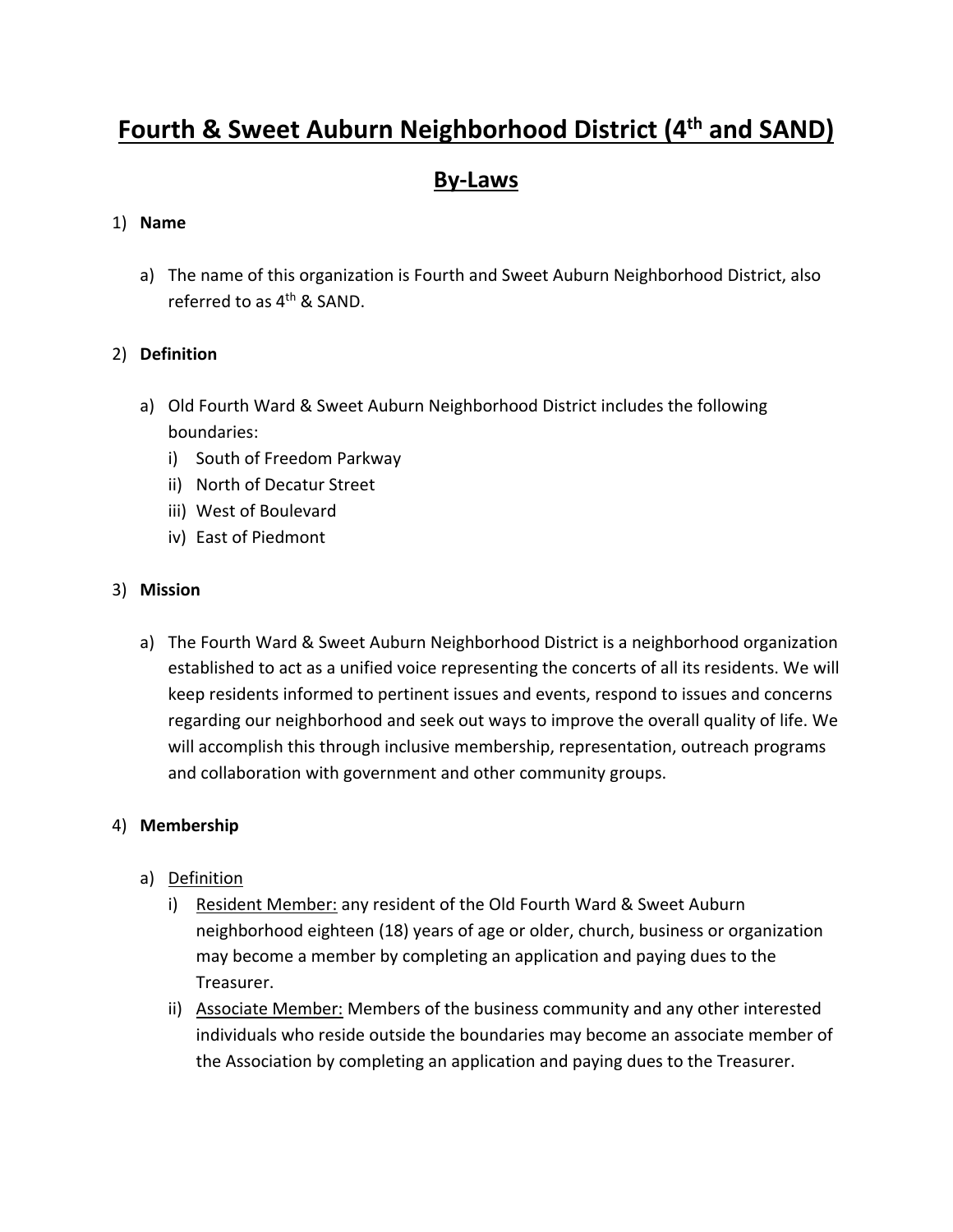Associate members may participate fully in meetings and discussions, however, they may not vote.

#### b) Responsibilities

- i) Resident members of the Association shall be the governing and policy making body of the Association. Members will discuss, debate and vote on issues relating to the Old Fourth Ward & Sweet Auburn Neighborhood. Voting will be completed either by a show of hands, or by secret ballot as determined by the presiding executive committee member.
- ii) Voting rights for new members will become active the meeting following the payment of their dues and at attendance of their third meeting in 12 months . Members from the prior year must pay their dues by November 1<sup>st</sup> of the current year and attend three meetings in the prior 12 months to maintain voting rights.

# c) Dues

- i) Resident Membership dues shall be five dollars (\$5.00) for individuals and ten dollars (\$10.00) for households for the year beginning January 1 and ending December 31.
- ii) Associate Membership dues shall be twenty dollars (\$20.00).
- iii) A copy of these by-laws will be available to every member of the Association at the annual meeting in December or upon request during each meeting.

#### 5) **Organization**

- a) Executive Committee
	- i) The executive committee shall be made up of the President, Vice President, Treasurer and Secretary elected from membership for a one year term January 1 to December 31.

#### b) Responsibilities of Executive Committee

- i) The President in conjunction with the Vice President shall:
	- (1) Act as primary contact and public liaison for the association
	- (2) Set meeting agendas
	- (3) Preside at meetings of the association
	- (4) Chair of the executive committee meetings
	- (5) Facilitate the creation, monitoring and achievement of yearly goals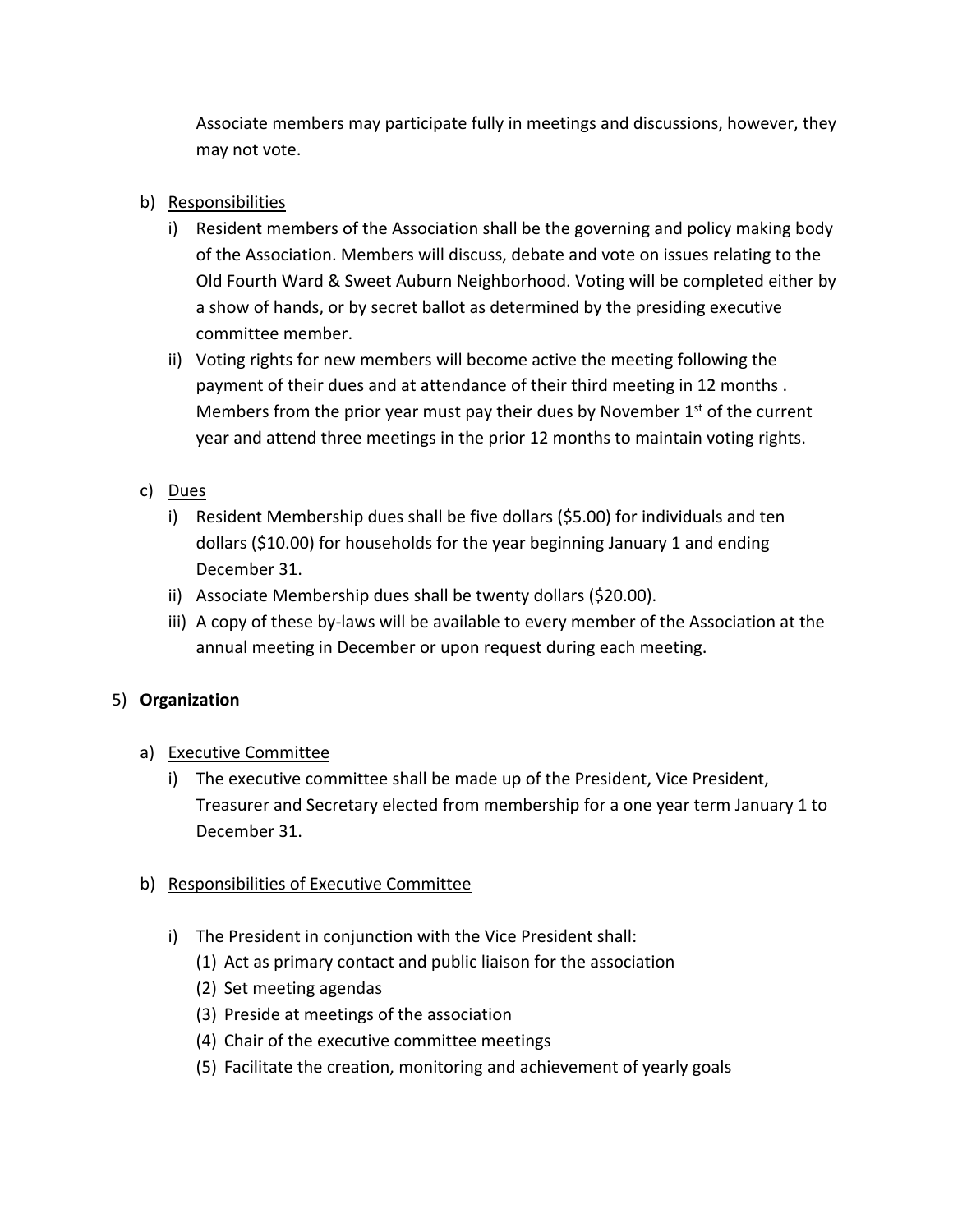- (6) Create and send letters on behalf of the association when required and approved by the association members
- ii) The Vice President in conjunction with the President shall:
	- (1) Fulfill all responsibilities of the President of the remainder of the term if the president is incapable or unwilling to fulfilling the duties of the position
	- (2) Share responsibilities listed under President as required and agreed upon with the president
- iii) The Treasurer shall:
	- (1) Receive all association money and pay all association bills
	- (2) Keep records of checking account and bank statements
	- (3) Handle association membership records
	- (4) Provide Budget Management
		- (a) Prepare an annual budget for review of the association at the November meeting for vote and approval by the association at the annual November meeting.
		- (b) Provide appropriate budget monitoring reports as required by the executive committee or the association.
- iv) The Secretary shall:
	- (1) Keep and distribute minutes of the association meetings
	- (2) Keep archive of association documentation as appropriate
	- (3) Assist in other association communications, as needed (meeting agendas, newsletter, etc.)
- c) Standing Committees

Through normal course of procedures, the association may elect or authorize the following

- (1) Standing Committees- these committees shall be made up of members of the Fourth Ward & Sweet Auburn Neighborhood District. They will be established to address a specific issue or activity. They will report to the association on a monthly basis. They may not take action on behalf of the association without association approval.
- (2) Delegates- a delegate may be appointed by the president from membership volunteers and ratified by membership or elected by the membership to liaison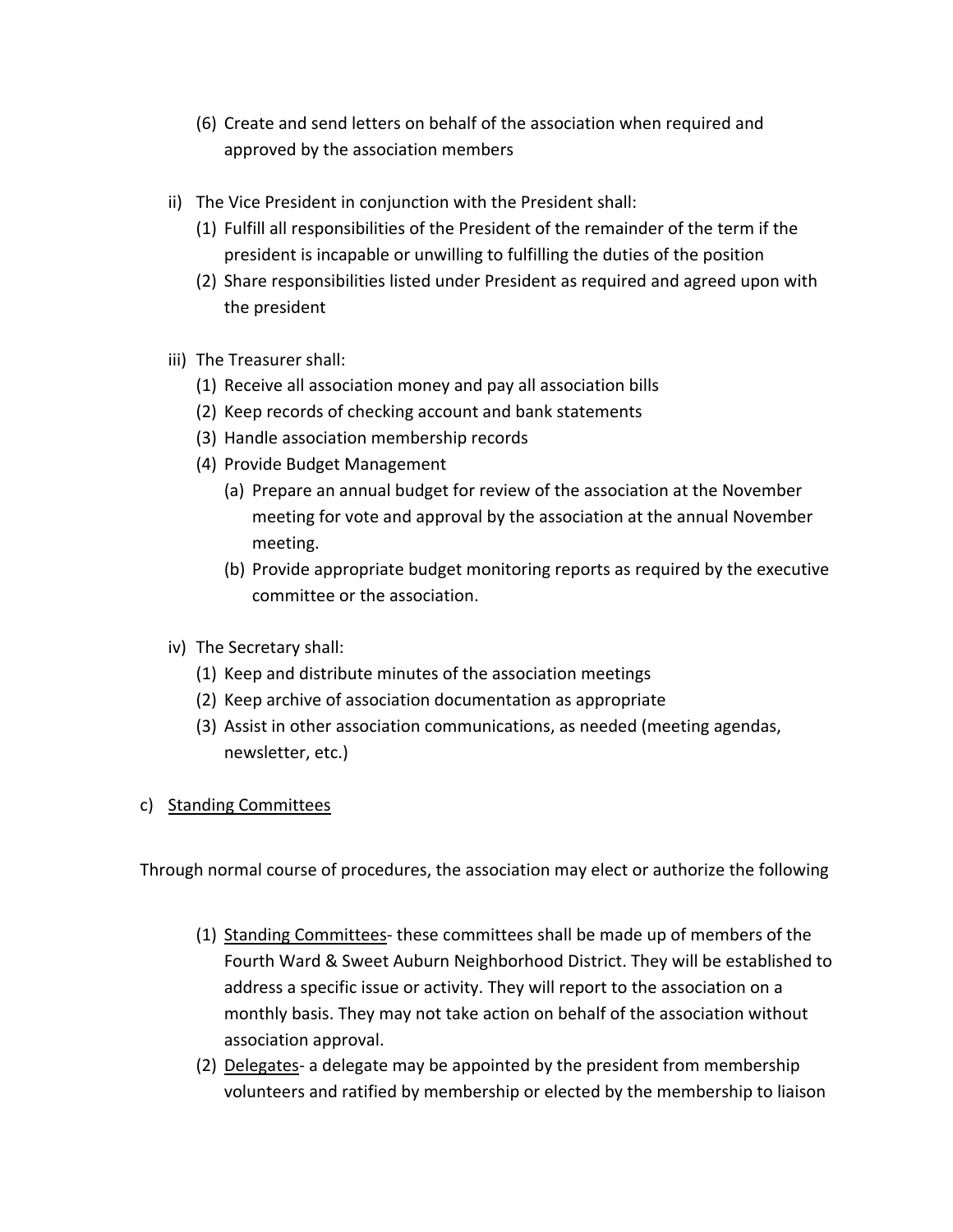between a specific organization or group and the Old fourth Ward & Sweet Auburn Neighborhood District.

#### 6) **Meetings**

# a) Association

- i) Regular meeting shall be held on the Third Thursday of the month from January to December. The annual meeting is in November. The officers shall have the ability to cancel in any month except November if there is no agenda, or call special meetings if there is an agenda. All members must be notified of all meetings by the weekend prior to the meetings. The Annual meeting and the first two meetings should be leafleted to the neighborhood.
- ii) Special meetings may be called by the President upon request of the member(s) or as need requires.

# b) Quorum

i) A quorum of this Association is defined at 25 percent or ten paid Resident members, whichever is fewer, of the paid membership, including one member of the executive committee of the Association.

#### 7) **Elections**

- a) Nominations
	- i) Nominations for the offices of President, Vice President, Treasurer, and Secretary may be made from the floor at the regular October meeting (provided consent has been obtained from the person nominated).
	- ii) All members shall be notified of such nominations at least one week in advance of the Annual Meeting in November or, by the request of membership at the October meeting, a Nominating Committee may be elected by members present.
- b) Elections
	- i) At the Annual Meeting the above-named member of the executive committee shall be elected by a majority vote of the full resident members present and voting in a secret-ballot election.

#### 8) **Procedure**

a) In any situation not covered by these by-laws the most recent copy of *Robert's Rules of Order* shall apply.